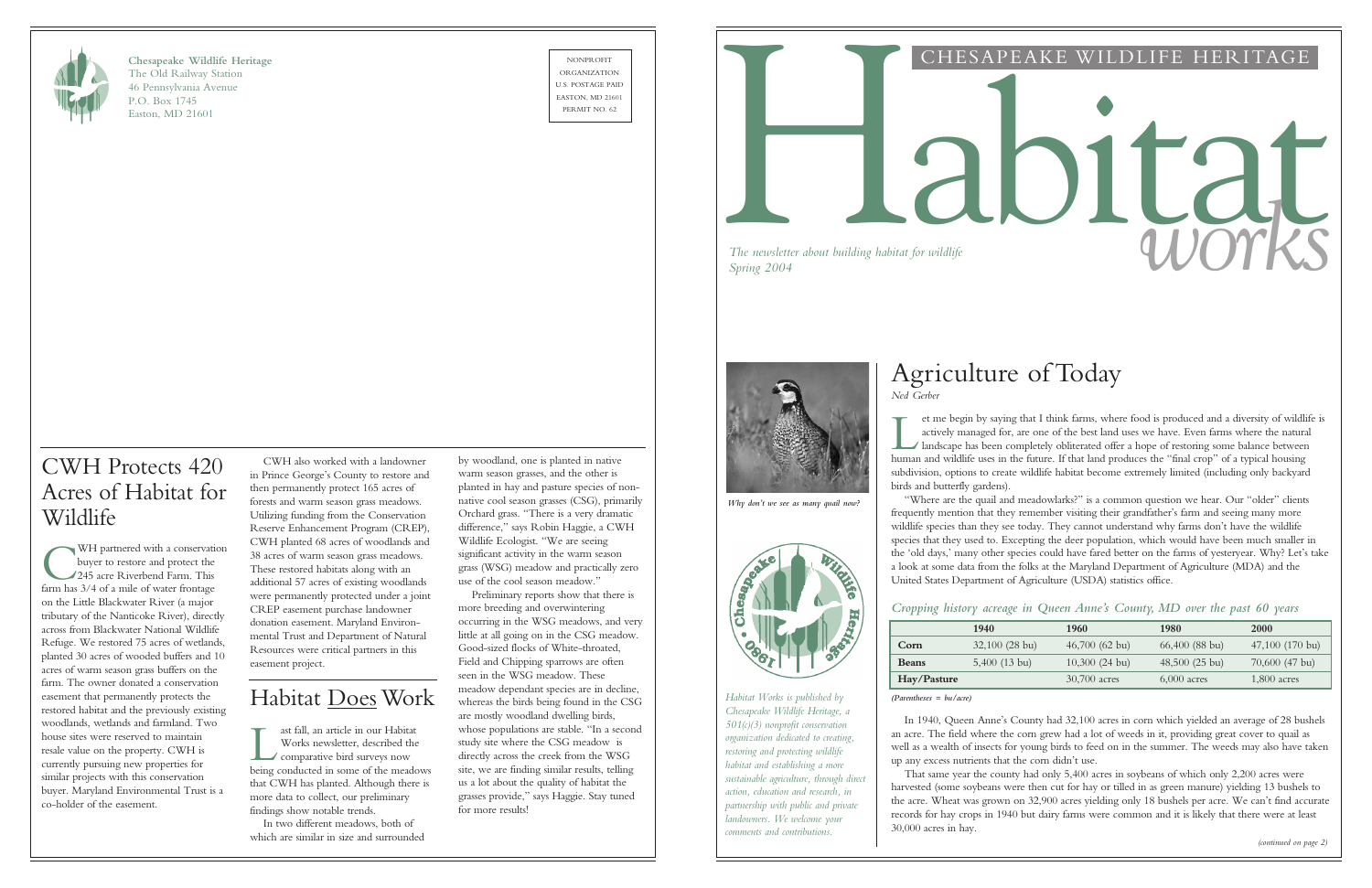# Wildlife Profile: *How much wood could a Woodchuck chuck...*

The answer is none. Woodchucks<br>
will not chuck wood despite the<br>
old tongue twister. Woodchucks<br>
mostly eat herbaceous material like grasses, he answer is none. Woodchucks will not chuck wood despite the old tongue twister. Woodchucks clover, alfalfa and some fruits. Occasionally, they will eat insects and eggs.

Woodchuck, Gopher or Whistle pig, Groundhog and Marmot are among some common nicknames for this adorable animal. In the same family as their rodent relatives, the squirrels, the Marmot *(Marmota monax)* is found throughout North America. They range from southeastern U.S. through Northern Canada and into the Northwest to Alaska, but are more numerous in the east.

Groundhogs are about the size of a large cat. They have very strong short legs with powerful claws for digging. A young Groundhog can weigh about half of a pound when they emerge from their den for the first time. As an adult, the average weight is 9 to 11 pounds with some reaching weights of up to15 pounds. Groundhogs are solitary and often act aggressively towards each other. Males and females will only occupy the same den during mating which occurs usually in March or April.

In April or early May, after a gestation period of 31 days, the blind naked young, weighing about 26-27 grams, are born. There are normally four to six in the one litter per year. The young will remain in the den for about a month with their eyes opening between the 26th and 28th day. The mother brings green grass into the burrow and the young begin to eat. They are weaned within five or six weeks and soon begin to move out of the den for quick above ground visits that last only a few minutes at a time. By July they are able to leave the parent to establish their own shallow burrows. Groundhogs normally live 5-6 years, but can live up to ten years in captivity.

When winter comes, Groundhogs move inside their winter dens to hibernate. The winter dens, built in dry wooded or shrub areas, are deeper than the summer burrows which are two to three feet deep, and are built near grassy areas where food is plentiful. Some



Groundhogs dig dens under old barns or sheds to avoid predators. There are normally at least two entrance holes, one obvious main entrance and at least one, but sometimes more, discrete exits. Burrows are made up of many separate chambers for sleeping, nursing and other living spaces. Old Groundhog burrows are used by a number of other wildlife for homes including rabbits, fox, mice and others.

In Maryland, most Groundhogs are hibernating by November 1. Animals that reach their full fat-stores hibernate first. They remain curled up throughout the winter, drawing on the fat stored during the summer. The heart rate during this time is reduced from 100 beats per minute to 15. Their body temperature drops from 96º to 47º F.

Hibernation lasts just three or four months, sometimes less in the southeastern portion of their range. Emergence dates in the south are less precise than those in the north where they are much more constricted by the seasonal weather. Often a Groundhog will emerge from its den in late winter but then resume its hibernation. This habit has given rise to "Groundhog's Day".

As far as natural predators, there are few excepting humans and their dogs, who often hunt Groundhogs. A fox may kill a small Groundhog but is unlikely to pursue a large adult. Development and other land management practices of today are also effecting Groundhogs by creating housing developments, roads, etc. in the fields and meadows that are their natural

habitat.

# Leaving a Legacy

Not infrequently we hear about landowners who have inherited the family farm, but have lives and jobs elsewhere. Some of these family members may want to retain use of the farm as a weekend retreat, while others may want to simply "cash out".

All of these "second generation" landowners have been contacted by developers just dying to carve-up the family farm into a subdivision. This may be an attractive solution to those members who simply want as much cash as possible. Other family members may want to try to preserve the farm, but don't know how to afford to buy out their relatives. Everyone wants to avoid a divisive family disagreement.

Chesapeake Wildlife Heritage can help. We are able to design creative land disposition plans that achieve a fair price for family members that want to sell (including tax savings on the gains), and affordable ways for the others that wish to retain their rights to enjoy the farm. Most importantly for all of us, we can do this while restoring and preserving the wildlife habitat and open space values of the farm. If you or yours are in this situation, or know of a neighboring farm whose owners have this dilemma, please call on us for advice and information so that the best decision for all can be made.

By 1960 new hybrid seed was being used and synthetic commercial fertilizer became more readily available. The corn field was "cleaner," having fewer weeds as herbicide use was becoming more common. Corn and soybean production rose from the 1940s level and hay was grown on 15,700 acres with another 15,000 acres in pasture.

By 1980 corn yields rose even further, occupying 66,400 acres, while soybeans, yielding 25 bushels, were grown on 48,500 acres. Hay production shrank 50% from that of the 1940s, likely due to a decrease in dairy farms, less beef stock and dairy replacements in the region. Also in days gone by there were often whole fields of hay left unharvested until later in the season.

By the year 2000, 47,100 acres of corn was averaging a yield of 170 bushels/acre average yield. Soybean yields from 70,600 acres of beans nearly doubled to 47 bushels/acre.

One serious implication of this shift in crops is the general increase in fertilizer use in the bay watershed over the years. Per acre production has increased, so has pesticide use. As herbicide use has increased, the weeds once present in a corn field of the 1940s are no longer present. We have lost the weeds that the quail and meadowlarks enjoyed while we increased the crop yields.

The problems for wildlife were also exacerbated by the destruction of hedgerows as fields were made larger. Edge loving species like quail and sparrows suffered as a 100 acre field has much less edge habitat than 5 twenty acre plots. Hayfields that were cut maybe 2 times in the old days are cut 5-6 times and dosed with insecticides under modern farming practices. This frequent cutting leaves no time for ground nesting birds to lay and time for ground nesting birds to lay and  $\zeta$ <br>incubate eggs before haying would destroy them. Agriculture has become so efficient that there is little or no room left for wildlife, and very little for farm workers either who have been replaced by machines.

If we acknowledge that farming is a leaky system nutrient-wise, it is easy to see how agriculture became the major nonpoint contributor to our over-enriched bay waters. From a wildlife perspective,

we are particularly interested in the hay/pasture acreage for production of grassland birds like meadowlarks and quail. In just 40 years it went from 30,000 acres to almost zero today! It is known that these birds and others regularly nested in pastures and hayfields that no longer exist because of the decline of the dairy/cattle industry here on the shore. Quail have declined over 70% since 1970. The Barn Owls that were once common here, who hunted the small mammal populations that inhabited these hay meadows, are now rarely found. Almost all of those pastures/hayfields are now converted to corn/soybean acres.

The nutrients used to feed the agricultural crops have changed a great deal as well. It is likely that in 1950 an average agriculture field would have been in a 4 year rotation--growing one corn crop followed by a small grain and then 2 years of hay/pasture. The nitrogen for these crops often came from the legumes in the hay (alfalfa, clover and lespedeza). Nutrient loading to the bay from this would likely have been significantly lower than today's situation. Though the cows produced nutrients much of their nutrient production may have been absorbed by crops and the pasture grasses where they fed during the growing season. Now, 150-200 pounds of nitrogen per acre and 60-80 pounds of phosphorus per acre are annually applied to a corn crop where a 170 bushel yield is expected.

Research scientists think that 20 pounds of nitrogen per acre leaches into the bay each year for every acre of cropland in a watershed. Some data shows that 9 pounds of nitrogen is produced per person on a working septic system. We can postulate that every person living in a watershed generates the nutrient load of one-half acre of cropland annually.

So, with the change in farm management, we have lost much of the wildlife from farms and added great potential for nutrient runoff by cropping every acre every year. The good news is that there are solutions to reduce the harmful effects of agribusiness on the bay and its vanishing wildlife. Cover cropping a field with winter wheat or rye holds a lot of the nutrient load on the field for next year's crop if it is done in a timely fashion. Unfortunately, even in the best year ever in the Choptank watershed, only 10% of the tillable land was cover cropped. Nutrient management holds some promise when yield goals and timing of application are either regulated or voluntarily adopted by the agribusiness community.

Using programs like CREP to retire marginal land (wetland soils) as well as logical buffer areas (next to ditches, streams, rivers) from production makes the most sense from both nutrient and wildlife perspectives. The compensation rates landowners are paid for these practices are very competitive with existing land rental rates. Since various government subsidies for farming have been going on since the end of World War I anyway, why not subsidize it in ways that restore wildlife and water quality? These restored wetlands and buffers are in place year round, drought or flood, performing their function of improving water quality and sustaining wildlife. Once established they seldom need human intervention to work very effectively.

The concept of "working landscapes" is fine but we need to decide which parts of it are going to work and how hard we will work them. I believe we have a moral and spiritual obligation to take care of the wild creatures that are quite literally trapped here with us. The fact that many species have no "market value" does not relieve us from our obligation to ensure their well being. Their fate is in our hands and we need to find the political will to restore the balanced landscape that they need to simply survive.



### *(continued from page 1)*



### *Nitrogen Fertilizer Use*

*N use in kg/km2 on Delmarva Peninsula N use in kg/km2 in other NE states*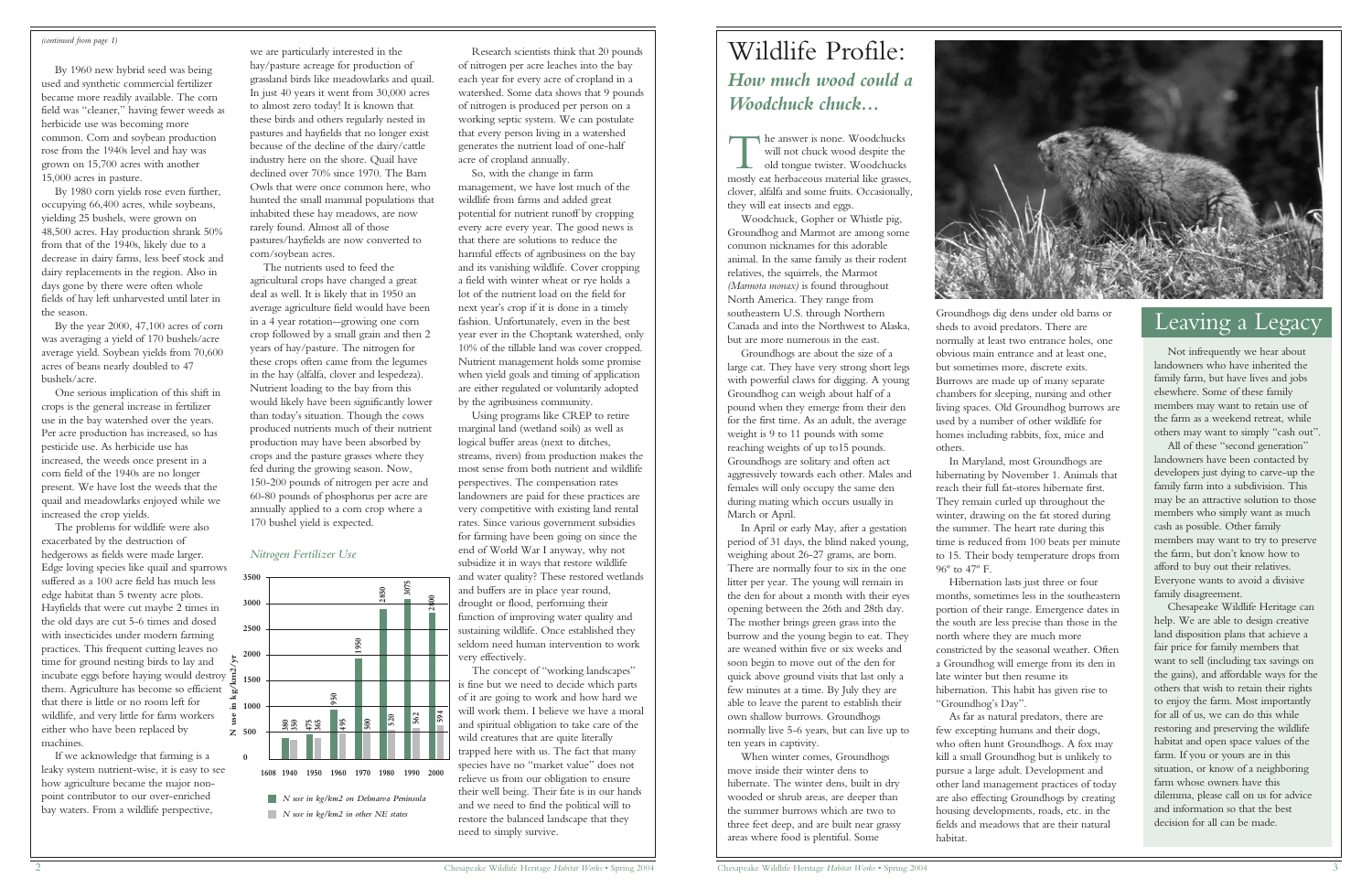

# Ask Andi *Questions & Answers about wildlife*

*By Andi Pupke*

*Q: I do not feed my backyard birds year round, when is the best time to stop filling the feeders for the summer.*

R: Some avid backyard bird feeders believe that once the weather begins to turn warm in the early spring it is time to stop filling the feeder. Spring is an important season for feeding birds because most of the natural foods have been consumed over the winter. As the days start to get warmer plants start to bloom but they do not produce fruit and seeds until much later in the growing season. While a few native plants produce their fruit in the spring most do not produce fruit or it does not become edible until later in the summer or into fall. The timing for most fruit ripening coincides with fall migration. Insects are not plentiful either during the early spring season as the nights are still very cool. Though it depends greatly on the weather, a good rule of thumb to go by is

continuing to fill your birdfeeders until

June 1st.

Remember that birds will not become dependent on backyard feeders. They will still forage in the wild, but in harsh winter weather feeding will help individuals survive a cold night. The best thing you can do for your backyard birds is to plant native fruit producing shrubs and trees in your yard. A wide variety of plants will offer your backyard birds more food over a longer period of time.



*wildlife with shelter* Riverbend Jim Moses George Hoffman Clyde Kunst

### *Chesapeake Wildlife Heritage Board of Directors*

Larry Albright, *President* Ralph Partlow, *Vice President* Bob Reynolds,*Treasurer* Victoria Zuckerman, *Secretary* Judge Alfred Burka Laura Hoffman Shep Krech, M.D. Patricia Roche John Murray Esq, *Advisor* Dennis Whigham PhD, *Advisor*

### *Chesapeake Wildlife Heritage Staff*

Ned Gerber, *Director* Michael Robin Haggie Mike Rajacich Andi Pupke Chris Pupke Richard Pritzlaff Arlene Seaman Sandy Parker Susanna Scallion Daniel Sterling Phillips Boyd George Newman Carter Jarrell Daniel Sterling, Jr. Spencer Keating

### *Chesapeake Wildlife Heritage*

The Old Railway Station 46 Pennsylvania Avenue P.O. Box 1745 Easton, Maryland 21601

I fyou want to control the spread of<br>*Phragmites*, the most practical method<br>is to treat it with a glyphosate<br>herbicide approved for aquatic use, such as f you want to control the spread of *Phragmites*, the most practical method  $\blacksquare$  is to treat it with a glyphosate Rodeo or Glypro. In order for these herbicides to be effective, the answer to the above question is "No!"

> 410-822-5100 410-822-4016 fax info@cheswildlife.org www.cheswildlife.org



Visit our website at: www.cheswildlife.org

*Trees/Riparian Buffers—Trees and shrubs further filtering pollutants from the surface water before it reaches the bay while also providing*

| <i>S</i> U acres |
|------------------|
| 5 acres          |
| .5 acres         |
| 4 acres          |





### *Wetlands—Used by migrating and over-wintering waterfowl*

**Riverbend Farm, Dorchester County-**CWH designed and restored 16.5 acres of non-tidal wetlands along the Little Blackwater River, adjacent to Blackwater National Wildlife Refuge. The habitat restoration also included the establishment of the adjacent uplands. This wetland compliments 60 acres of wetlands and 60 acres of meadow and wooded buffers created in 2002.

### **Carmichael Farm, Queen Anne's**

**County -** CWH designed and restored 28 acres of wetlands and adjacent wet meadows on the farm located along the Wye River.

**Poplar Grove Farm, Queen Anne's County -** 20.4 acres of wetland and wet meadow was created an this property located along Emory Creek off of the Corsica River.

*Warm Season Grass Meadows— Used by ground nesting birds, beneficial insects, burrowing mammals and birds of prey*

| Mike Batza             | 20 acres             |
|------------------------|----------------------|
| David Bramble          | 10 acres             |
| Shirley Brogley        | 18 acres             |
| Robin Holt             | 10 acres             |
| Mike Keating           | 20 acres             |
| Bill Parker            | 5 acres              |
| Larry Rash             | 27 acres             |
| Larry Rash, Jr.        | 31 acres             |
| Riverbend              | 12 ac. (WSG&CSG mix) |
| Dan Schwaninger        | 20 acres             |
| Mark Sultenfuss        | 40 ac. (WSG&CSG mix) |
| <b>Stanley Watkins</b> | 3 acres              |
| James Woods            | 41 acres             |
| Jim Wright             | 4 acres              |
|                        |                      |

*Cool Season Grass Meadows— Offers good "bugging," or feeding area, for insectivores such as Turkey broods and bluebirds.*

| William Dicus      |  |  | 7 acres  |  |
|--------------------|--|--|----------|--|
| Carmichael Farm    |  |  | 69 acres |  |
| Wanda Porter       |  |  | 11 acres |  |
| <b>Bill Parker</b> |  |  | 30 acres |  |
| James Woods        |  |  | 6 acres  |  |
|                    |  |  |          |  |



# Who Has Created Habitat in Your Neighborhood Lately?

*Printed with Eco-ink—a non-volatile vegetable oil-based ink on 30% postconsumer recycled paper.*

Should I Cut *Phragmites* Down Over the Summer?

Spraying is done at a critical time in the early fall when the other wetland plants have gone dormant but the *Phragmites* has not. Since glyphosate is absorbed through the foliage, the cutting of the plant during the summer may not allow time for it to produce the needed amount of leaf surface prior to spraying in the early fall. If this is the case, it would be a waste of time and money to treat the *Phragmites* that year.



# *A reminder to all previous CWH Phragmites clients:*

*The time to sign up for the Fall 2004 spraying of Phragmites is just around the corner. Look for your sign-up letter in the mail*

*around the middle of May. The deadline for sign-up will be July 15,2004. If you have any questions or would like more information, please call Sandy at 410-822-5100.*